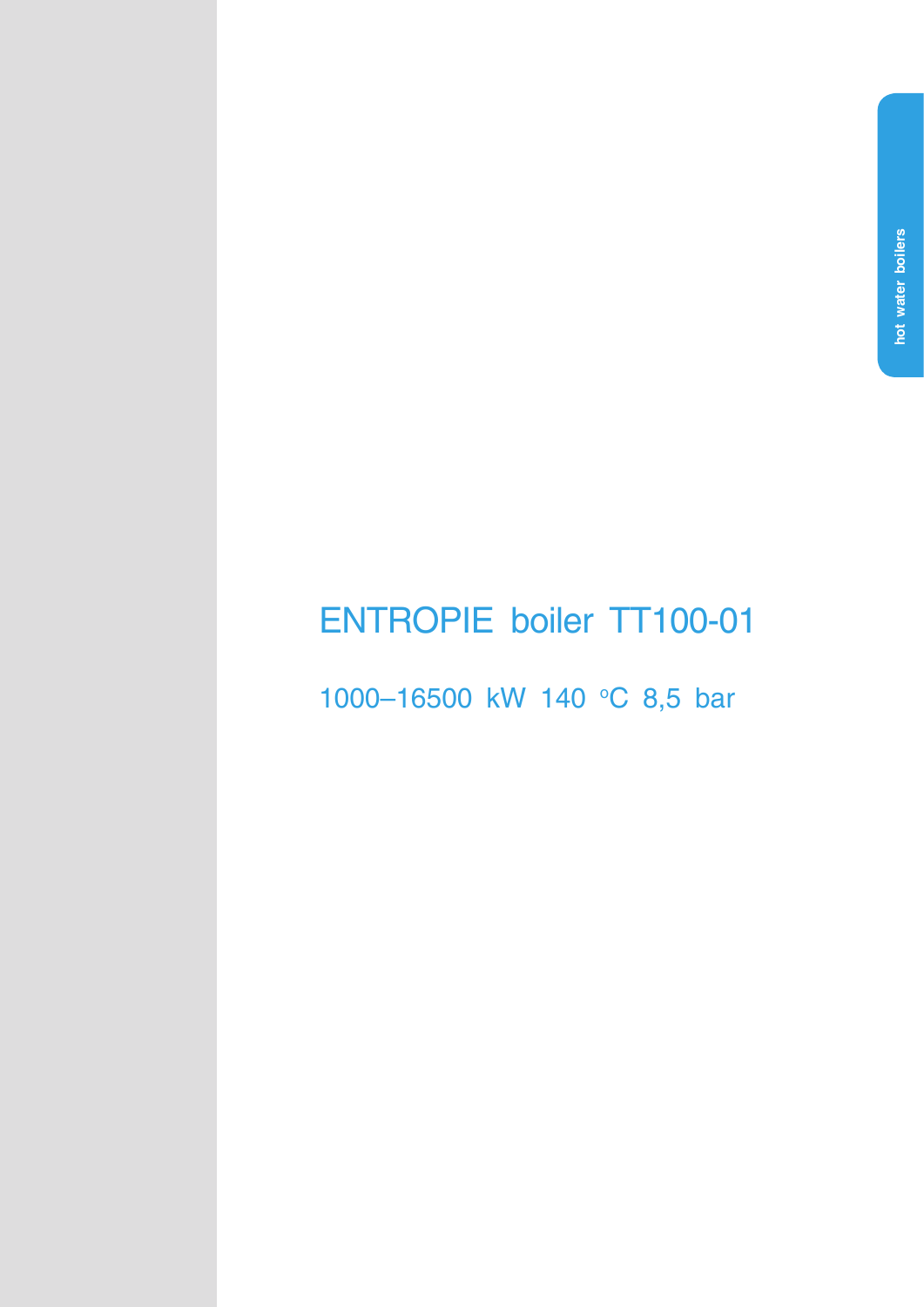# Сontents

| Overall and connecting dimensions of ENTROPIE boilers TT100-01  37 |
|--------------------------------------------------------------------|
|                                                                    |
|                                                                    |
|                                                                    |
|                                                                    |
|                                                                    |
|                                                                    |
|                                                                    |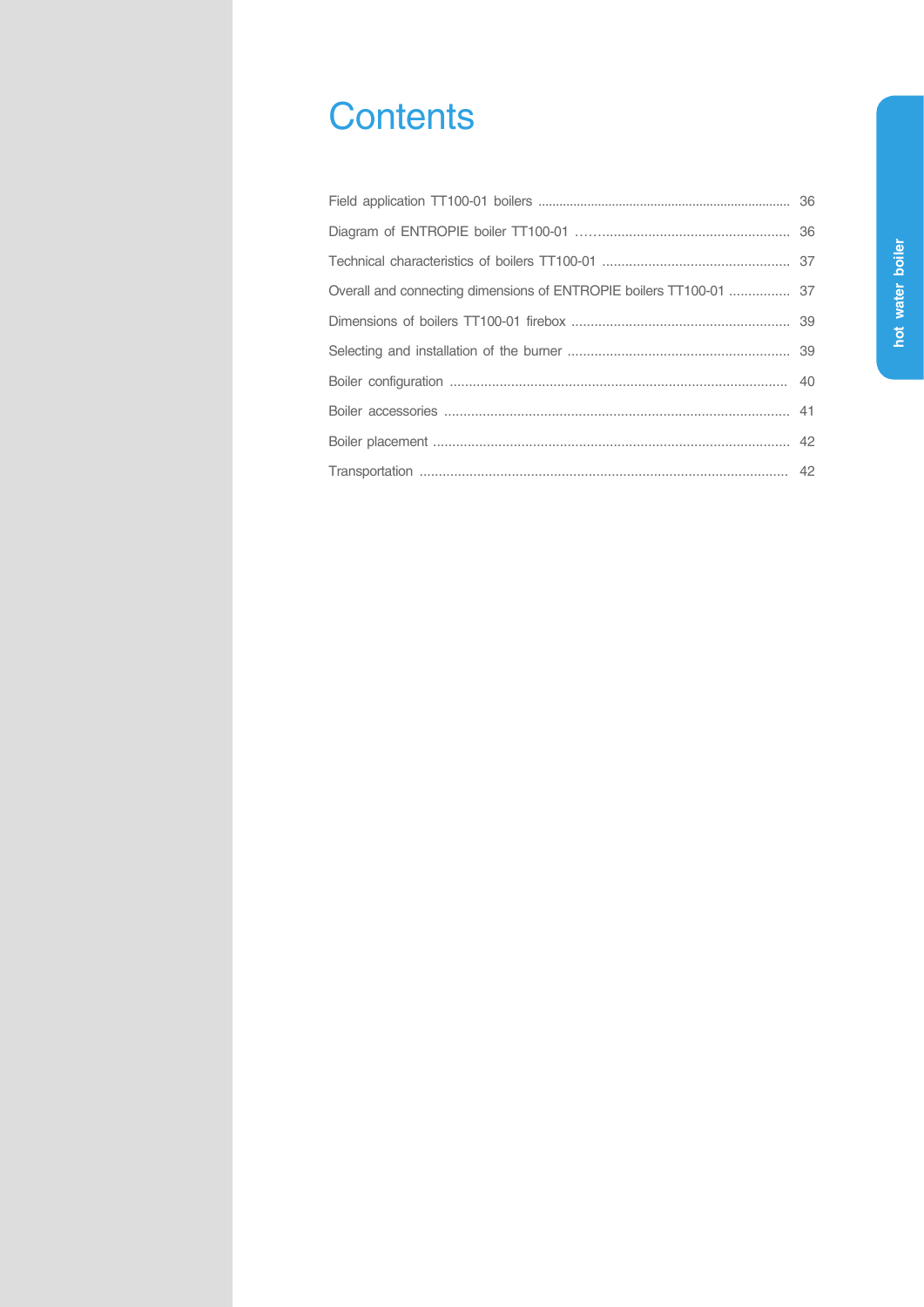### Field application TT100-01 boilers

ENTROPIE boilers TT100-01 are high-temperature three-pass hot water gas-tube boilers with capacity ranging from 1,0 to 16,5 MW.

ENTROPIE boilers TТ100-01 are designed for heating buildings and facilities and for providing engineering processes of various purposes.

Under the conditions of transport, storage, installation and operation, the warranty period is 36 months from the date the boiler begins operation, but no more than 42 months from the date of shipment from the manufacturer.



*General view of ENTROPIE boiler TT100-01*

### Diagram of ENTROPIE boiler TT100-01

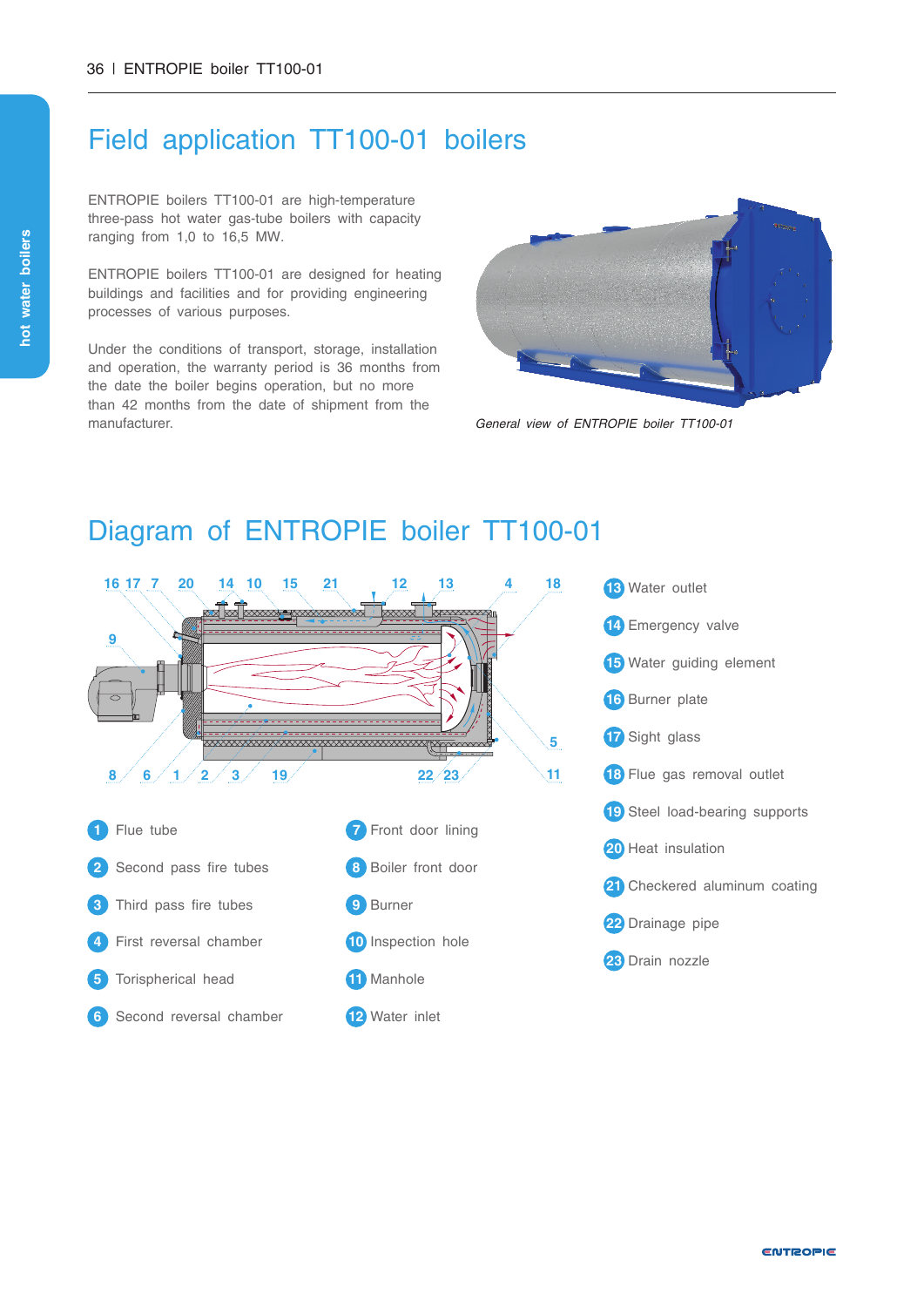# Technical characteristics of boilers TT100-01

| <b>Boiler size</b><br>Rated heat output, kW                                                       | 1000 | 2000          | 2500 | 3000 | 3500 | 4200  | 5400  | 6500  | 8000  | 10000 | 12000 | 15000 | 16500 |
|---------------------------------------------------------------------------------------------------|------|---------------|------|------|------|-------|-------|-------|-------|-------|-------|-------|-------|
| Maximum water temperature, °C                                                                     |      |               |      |      |      |       | 140   |       |       |       |       |       |       |
| Minimum water temperature at the boiler inlet, °C                                                 |      | 60            |      |      |      |       |       |       |       |       |       |       |       |
| Maximum operating overpressure of water, bar                                                      |      | 8,5           |      |      |      |       |       |       |       |       |       |       |       |
| Minimum water flow rate, m <sup>3</sup> /h                                                        |      | Not regulated |      |      |      |       |       |       |       |       |       |       |       |
| Minimum capacity of the first stage of burner, %                                                  |      | Not regulated |      |      |      |       |       |       |       |       |       |       |       |
| Efficiency*, %                                                                                    | 91,8 | 90,9          | 90,6 | 90,8 | 91,8 | 93,5  | 93,5  | 92,0  | 92,3  | 92,5  | 91,1  | 92.3  | 92,0  |
| Rated water flow rate for $\Delta t = 70^{\circ} \text{C}^*$ , m <sup>3</sup> /h                  | 13   | 25            | 31   | 38   | 44   | 53    | 68    | 81    | 100   | 125   | 150   | 188   | 206   |
| Hydraulic resistance of water path at the<br>coolant flow rate for $\Delta t = 70^{\circ}$ C. kPa | 0,08 | 0,16          | 0,36 | 0.14 | 0,13 | 0,18  | 0,15  | 0,26  | 0,23  | 0.28  | 0.26  | 0.25  | 0.30  |
| Flue gas flow rate, kg/s                                                                          | 0.44 | 0.90          | 1.13 | 1.35 | 1.56 | 1.84  | 2.36  | 2.88  | 3.54  | 4.41  | 5.37  | 6.63  | 7.32  |
| Aerodynamic resistance of gas path for<br>maximum capacity, Pa                                    | 260  | 830           | 1005 | 900  | 1240 | 1240  | 1920  | 1110  | 1250  | 1450  | 1490  | 1810  | 2210  |
| Temperature of outgoing flue gas, °C                                                              | 199  | 217           | 223  | 219  | 199  | 165   | 165   | 196   | 190   | 186   | 211   | 190   | 196   |
| Firebox volume, m <sup>3</sup>                                                                    | 0.9  | 1,3           | 1,5  | 2,2  | 2,4  | 3,3   | 4,1   | 5,2   | 6.6   | 8.6   | 10.8  | 13.8  | 13.8  |
| Boiler water volume, m <sup>3</sup>                                                               | 1.80 | 2,80          | 3,00 | 4,10 | 4,60 | 5,36  | 6,42  | 7,40  | 9,60  | 12,12 | 16.00 | 20.00 | 20.00 |
| Dry boiler weight (weight tolerance 4,5 %), kg                                                    | 3013 | 4912          | 5361 | 7374 | 8028 | 10175 | 11595 | 14329 | 17486 | 20442 | 24648 | 30432 | 30432 |

\* when the boiler water temperature 70/140 °C and a residual oxygen content of flue gas of 3 %.

# Overall and connecting dimensions of ENTROPIE boilers TT100-01



The overall and connecting dimensions of boilers with a heat output of 1000 kW provide for one safety pipe (d); in addition, *these boilers have no slinging holes (distance В1). Dimensions L3–L6 in accordance with this drawing.*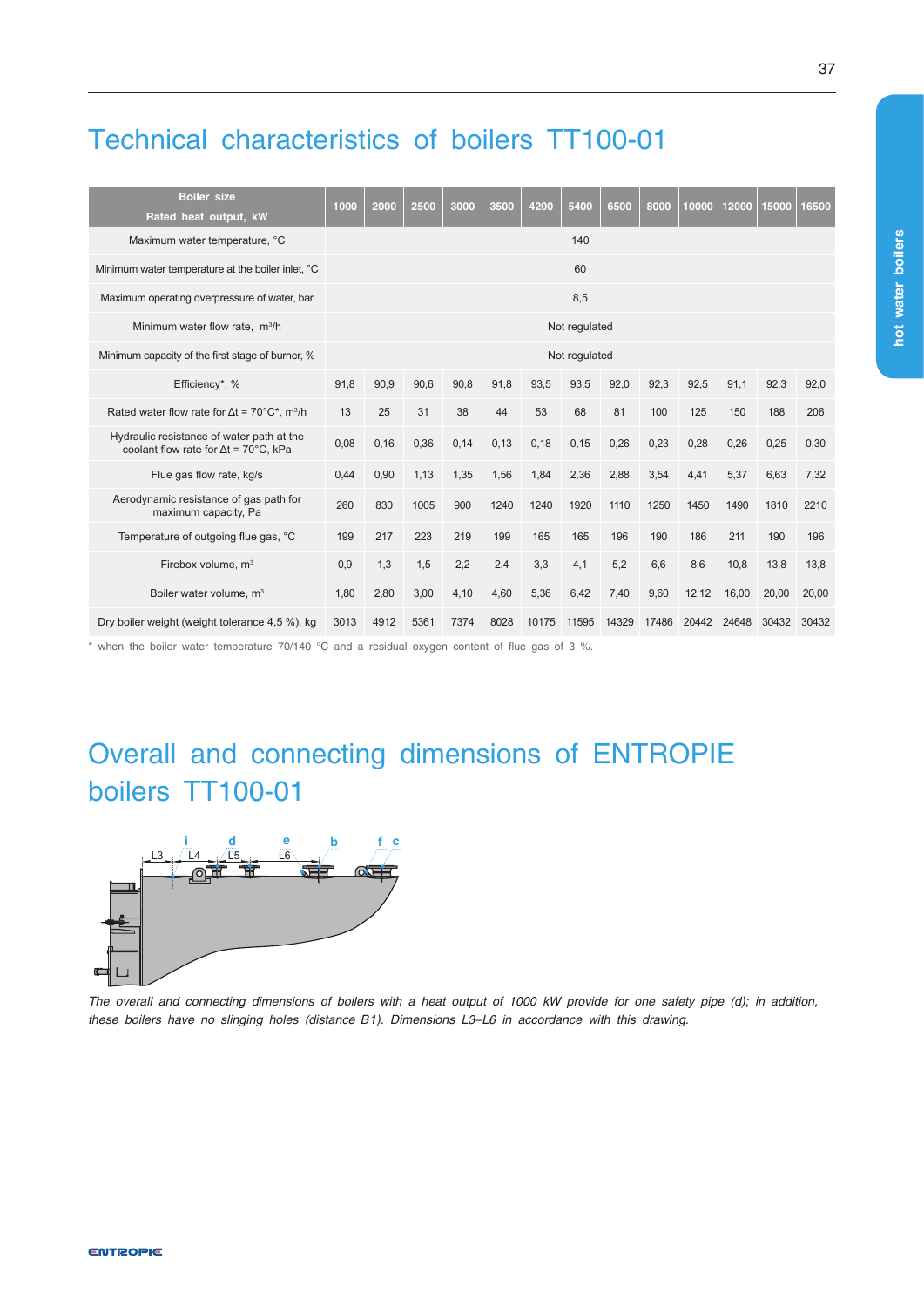

*Overall and connecting dimensions*

| Rated heat output, kW          |                | 1000                     | 2000 | 2500 | 3000 | 3500 | 4200 | 5400    | 6500 | 8000 | 10000 | 12000 | 15000 | 16500 |
|--------------------------------|----------------|--------------------------|------|------|------|------|------|---------|------|------|-------|-------|-------|-------|
| Flue gas outlet, DN            | a              | 300                      | 500  | 500  | 500  | 500  | 650  | 650     | 800  | 800  | 900   | 1000  | 1000  | 1000  |
| Water inlet, DN                | $\mathsf{b}$   | 125                      | 150  | 150  | 200  | 200  | 200  | 250     | 250  | 300  | 300   | 350   | 400   | 400   |
| Water outlet, DN               | с              | 125                      | 150  | 150  | 200  | 200  | 200  | 250     | 250  | 300  | 300   | 350   | 400   | 400   |
| Safety valve, DN               | d              | 50                       | 65   | 65   | 65   | 65   | 80   | 80      | 100  | 100  | 125   | 125   | 125   | 125   |
| Temperature sensor (inlet)     | e              |                          |      |      |      |      |      | G 1/2-B |      |      |       |       |       |       |
| Temperature sensor (outlet)    | f              |                          |      |      |      |      |      | G 1/2-B |      |      |       |       |       |       |
| Flue gas temperature sensor    | g              |                          |      |      |      |      |      | G 1/2-B |      |      |       |       |       |       |
| Inspection hole, mm            | i              |                          |      |      |      |      |      | 252x190 |      |      |       |       |       |       |
| Boiler water drainage, mm      |                |                          |      | 40   |      |      |      |         |      |      | 50    |       |       |       |
| Condensate removal             | k              |                          |      |      |      |      |      | G 1-B   |      |      |       |       |       |       |
| Draft and heat gauge           | I              |                          |      |      |      |      |      | G 1/2-B |      |      |       |       |       |       |
| Length, mm                     | L              | 2747                     | 3323 | 3573 | 4064 | 4370 | 4819 | 4991    | 5352 | 5648 | 6289  | 6805  | 7401  | 7401  |
| Width, mm                      | B              | 1540                     | 1740 | 1740 | 1944 | 1940 | 2100 | 2200    | 2360 | 2500 | 2680  | 2860  | 3060  | 3060  |
| Height, mm                     | н              | 1768                     | 2043 | 2043 | 2228 | 2228 | 2430 | 2420    | 2574 | 2710 | 2862  | 3074  | 3276  | 3276  |
| Length of supporting frame, mm | L1             | 2240                     | 2460 | 2710 | 3120 | 3520 | 3687 | 3869    | 4200 | 4500 | 5135  | 5470  | 6135  | 6135  |
| Cover width, mm                | L2             | 225                      | 275  | 275  | 325  | 325  | 325  | 323     | 327  | 325  | 327   | 329   | 329   | 329   |
| Distance, mm                   | L <sub>3</sub> | 333                      | 133  | 133  | 133  | 128  | 276  | 276     | 448  | 608  | 481   | 414   | 574   | 574   |
| Distance, mm                   | L4             | 300                      | 250  | 250  | 300  | 300  | 300  | 300     | 470  | 500  | 500   | 500   | 600   | 600   |
| Distance, mm                   | L <sub>5</sub> | 300                      | 400  | 400  | 400  | 400  | 700  | 700     | 470  | 490  | 500   | 440   | 850   | 850   |
| Distance, mm                   | L <sub>6</sub> | 430                      | 900  | 1150 | 1250 | 1650 | 1400 | 1400    | 1500 | 1500 | 1850  | 2000  | 1700  | 1700  |
| Distance, mm                   | L7             | 400                      | 550  | 550  | 600  | 600  | 700  | 800     | 900  | 1000 | 1400  | 1600  | 2000  | 2000  |
| Distance, mm                   | L <sub>8</sub> | 745                      | 803  | 803  | 952  | 955  | 1010 | 1178    | 1134 | 1213 | 1217  | 1506  | 1332  | 1332  |
| Distance, mm                   | <b>B1</b>      | $\overline{\phantom{a}}$ | 1150 | 1150 | 1150 | 1150 | 1150 | 1150    | 1150 | 1150 | 1150  | 1150  | 1150  | 1150  |
| Distance, mm                   | B <sub>2</sub> | 490                      | 500  | 500  | 500  | 500  | 500  | 670     | 738  | 960  | 660   | 762   | 760   | 760   |
| Width of supporting frame, mm  | B <sub>3</sub> | 910                      | 1152 | 1152 | 1152 | 1152 | 1528 | 1540    | 1580 | 1800 | 1800  | 1820  | 1940  | 1940  |
| Distance, mm                   | H1             | 1360                     | 1555 | 1555 | 1760 | 1760 | 1857 | 1888    | 1970 | 2070 | 2130  | 2364  | 2514  | 2514  |
| Distance, mm                   | H <sub>2</sub> | 910                      | 1085 | 1085 | 1170 | 1170 | 1257 | 1238    | 1314 | 1370 | 1450  | 1564  | 1664  | 1664  |
| Distance, mm                   | H <sub>3</sub> | 560                      | 610  | 610  | 620  | 620  | 657  | 638     | 614  | 620  | 700   | 614   | 614   | 614   |
| Distance, mm                   | H4             | 239                      | 315  | 315  | 301  | 301  | 323  | 245     | 237  | 213  | 290   | 227   | 230   | 230   |
| Distance, mm                   | H <sub>5</sub> | 107                      | 181  | 181  | 166  | 166  | 163  | 109     | 120  | 92   | 91    | 105   | 105   | 105   |

**Note.** The boilers with heat output of 1000 kW and 1500 kW have no slinging holes (distance B1). Dimensions L3–L6 in accordance with the diagram on page 36.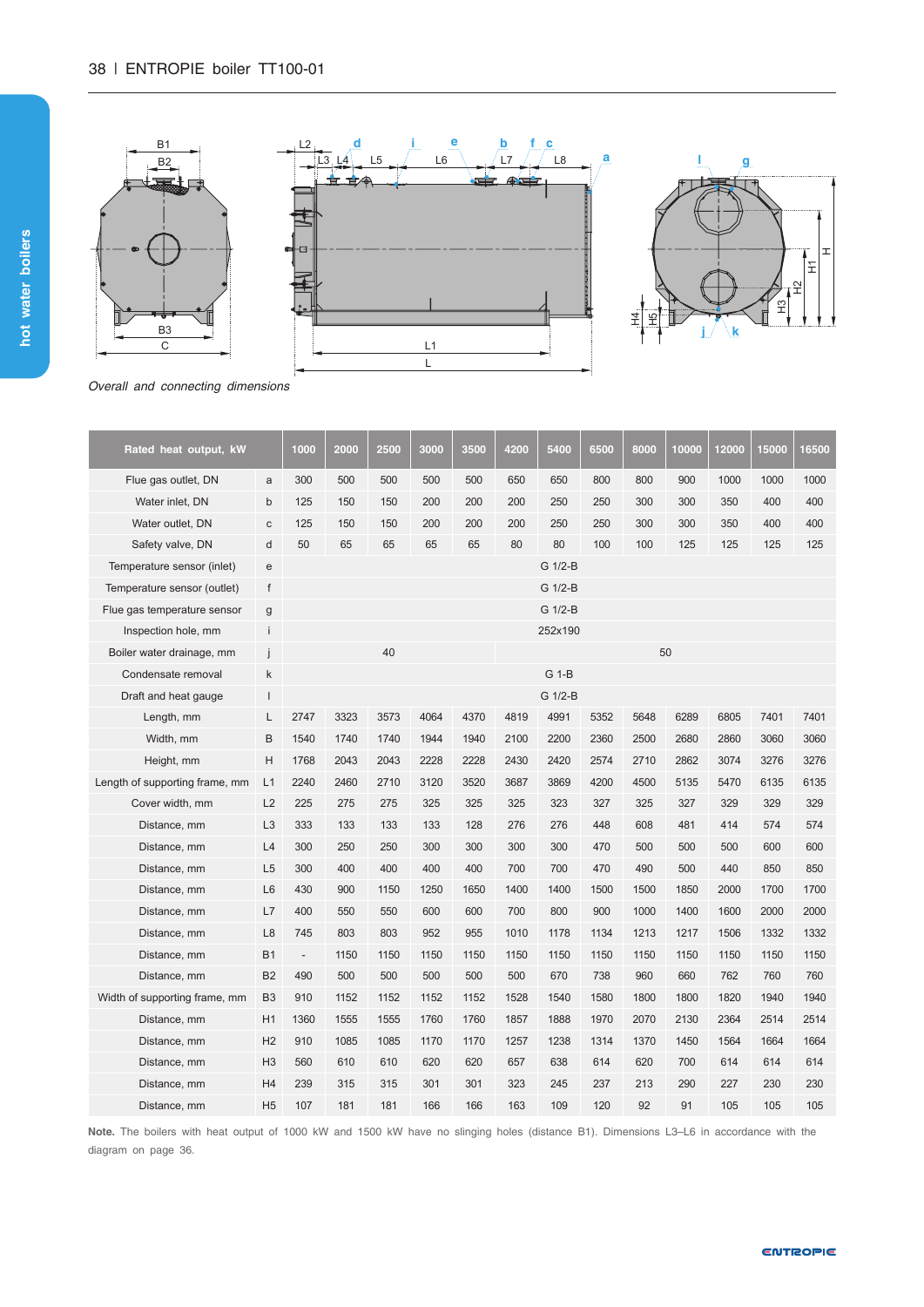## Dimensions of boiler TT100-01 firebox



- **1** Burner flame head
- **2** Rigid heat insulation of front door
- **3** Elastic heat-insulating material

*Burner installation*

| <b>Boiler size</b>                                                  | 1000      | 2000 | 2500 | 3000 | 3500 | 4200 | 5400 | 6500 | 8000 | 10000 | 12000 | 15000 | 16500 |  |
|---------------------------------------------------------------------|-----------|------|------|------|------|------|------|------|------|-------|-------|-------|-------|--|
| Diameter of installation hole, d, mm                                | 310       | 380  | 380  | 450  | 450  | 480  | 450  | 500  | 590  | 590   | 730   | 730   | 730   |  |
| Thickness of cover, taking into account the<br>adapter plate, s, mm | 247       | 297  | 297  | 347  | 347  | 347  | 345  | 349  | 347  | 349   | 347   | 347   | 347   |  |
| Installation size of burner, s1, mm                                 | $20 - 60$ |      |      |      |      |      |      |      |      |       |       |       |       |  |
| Firebox diameter, D2, mm                                            | 600       | 780  | 780  | 900  | 900  | 1000 | 1100 | 1180 | 1280 | 1380  | 1500  | 1600  | 1600  |  |
| Flue tube length, L1, mm                                            | 1905      | 2355 | 2605 | 2905 | 3305 | 3650 | 3805 | 4105 | 4470 | 5105  | 5405  | 6105  | 6105  |  |
| Firebox length, L2, mm                                              | 2139      | 2628 | 2878 | 3223 | 3623 | 3975 | 4156 | 4503 | 4888 | 5538  | 5891  | 6614  | 6614  |  |

# Selection and installation of the burner

The aerodynamic characteristics of the burners and their placement shall ensure that the flame fills the firebox uniformly without affecting the firebox material and prevent any areas becoming stagnant or poorly ventilated within the firebox volume.

Burners to be used with ENTROPIE boilers TT100-01 shall have a forced air supply with a regulated air excess factor. Starting up burners, combustion chamber blowing, operation, and shutdown should be performed automatically.

ENTROPIE boilers TT100-01 are operated with excess pressure in the firebox. In selecting burners, it is necessary to take into account the following factors:

- length and diameter of the firebox,
- aerodynamic drag of the boiler.

Hot water ENTROPIE boilers TT100-01 can be operated with rotary fan combined burners designed for combustion of gas and liquid fuel. **hot water boilers**

not water boilers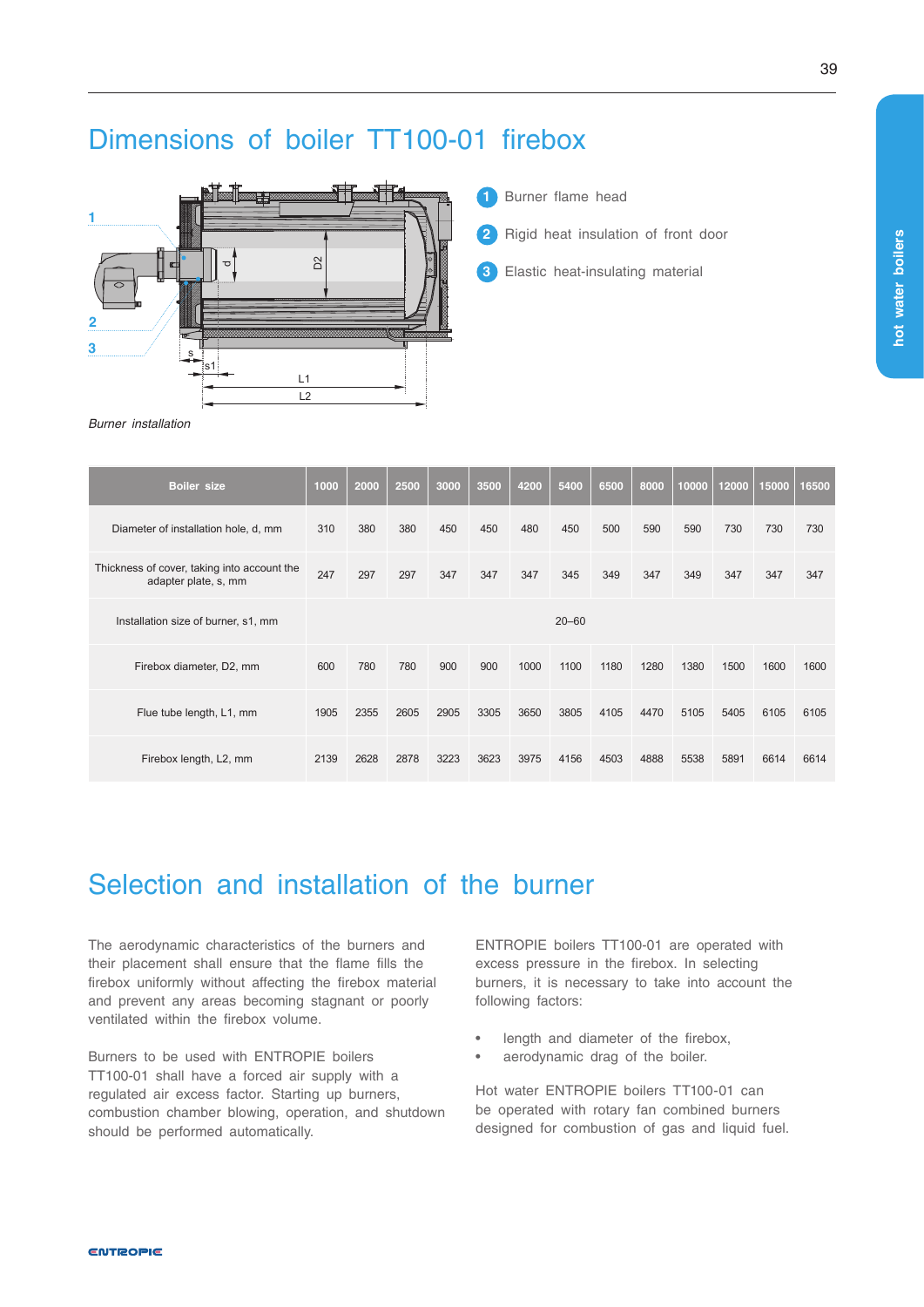The burner model shall pass industrial tests and meet the requirements of DIN EN 267, 676. To order a hot water ENTROPIE boiler TT100-01 complete with burner, it is necessary to indicate the gas pressure in case of using gas as the main or reserve fuel.

When ordering a burner, check that its connecting dimensions and flame head dimensions comply with the technical requirements for the boiler and this technical data sheet. An additional extension and/ or intermediate flange shall be ordered when the burner is fitted with a long flame head. Manufacture of a special door for installation of a burner with individual characteristics is possible.

The burner gas line shall contain a compensator. It will relieve mechanical loads on the gas pipeline during boiler maintenance and operation.

The burner flame head is equipped according to the manufacturer's requirements. The burner flame head shall be inserted in the firebox, taking into account the dimensions s1.

The space between the burner flame head and rigid heat insulation of the boiler front door should be sealed with an elastic heat-insulating material attached to the boiler (this should be installed around the perimeter of the burner hole on the front door).

#### Boiler configuration

Several options of boiler delivery sets are available depending on the equipment: full delivery set, partial delivery set, or delivery without parts.

The full delivery set includes a boiler with burner equipment, set of parts and components installed according to the information specified in the questionnaire.

Due to factory installation, the optimal and reliable operation of all boiler units is guaranteed.

Elastic material is supplied as part of the boiler delivery set for sealing the annular gap between the burner flame head and rigid thermal insulation of the front door.

On request the boiler can be supplied with the partial delivery set equipment (boiler fitted with a burner and relief valves) or without parts. In the latter case, the customer will independently equip the boiler with burners, safety devices, and automatic controls.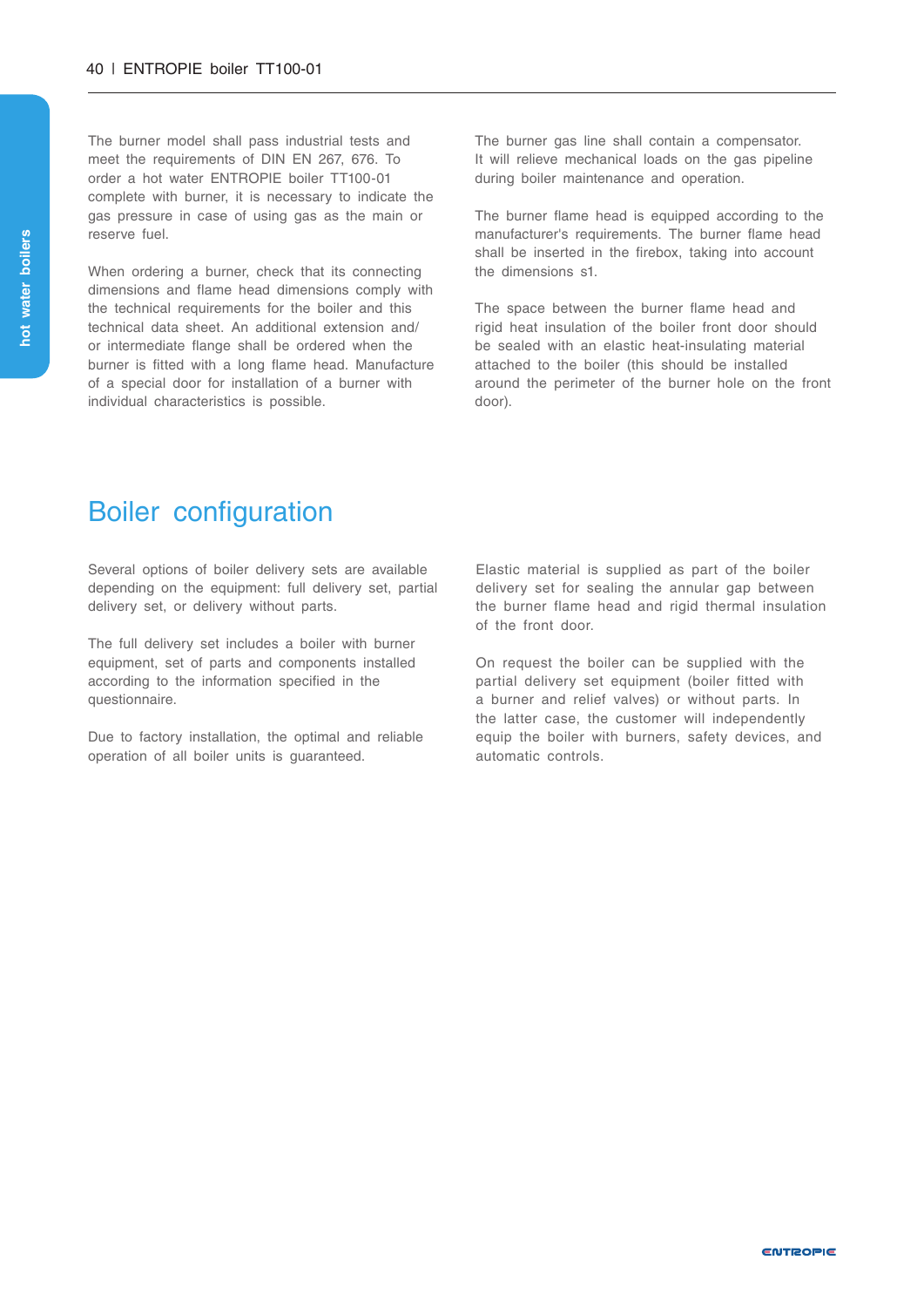# Boiler accessories

On additional request the manufacturer can deliver the following accessories for boilers:

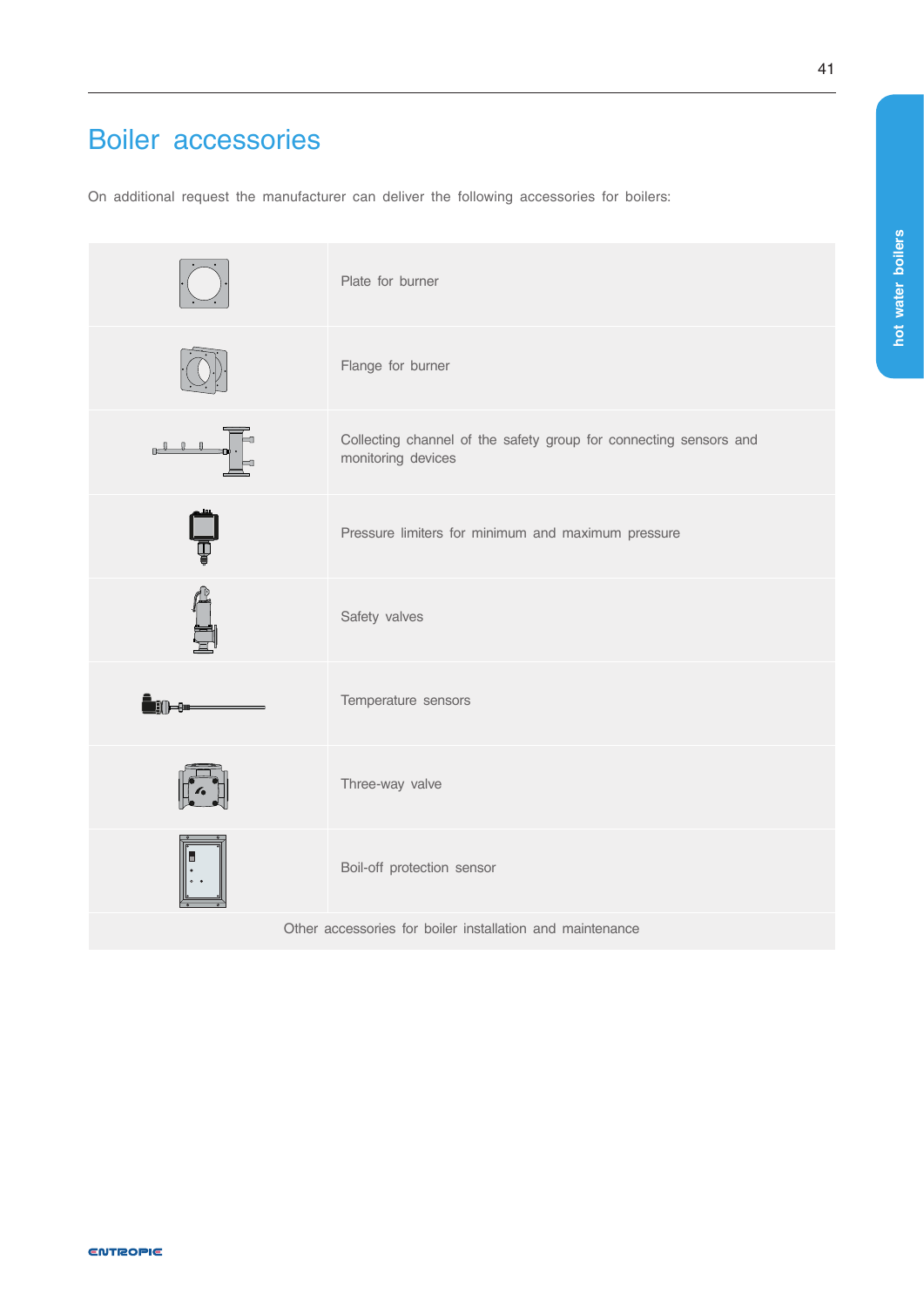#### Boiler placement

The distance from the boiler front to the wall of the boiler room shall leave enough space for boiler maintenance and repair, and no less than 3 m. During operation, for boilers running on gaseous or liquid fuel, the distance from the protruding parts of the burner devices to the boiler room wall shall be at least 1 m. The width of passageways between the boiler and the boiler room wall shall be at least 1 m.

In case the boiler is installed near walls or columns. the insulation of the boilers shall not be in close contact with the boiler room wall if there is no

passageway, and there shall be a minimum distance of 70 mm between them.

The width of the passageway between the boiler and the rear wall of the boiler room shall be wide enough for carrying out maintenance, repair, and installation of the connecting element of flue tube. In this case, the width of the passageway shall be at least 1 m.

Deviations from the recommended distances are allowed but only within the distances specified in the local regulatory documents.

#### **Transportation**

Subject to the approval of the customer and relevant authorities, the boiler can be transported by any mode of transport.

During boiler transportation, the open flange and fitting connections, cable insertions shall be plugged, all temporary openings shall be closed.

During transportation and storage it is necessary to take precautions in order to protect the boiler against mechanical damages.

Special slinging devices, namely, eye bolts, are provided for the process of loading, unloading, and placing the boiler (units, boiler elements) in its permanent location. Boiler slinging with the use of other elements is not allowed. Operation of hoisting devices shall prevent any sliding (dragging) of any part, unit and vehicles along the surfaces of storage areas.

Slinging and lifting from other parts of the boiler is not allowed!

The boiler shall be loaded on a vehicle using cranes with the corresponding lifting capacity, equipped with beams and lifting devices.

The boiler shall be secured to vehicles in accordance with the corresponding specifications for cargo handling and securing for each mode of transport.